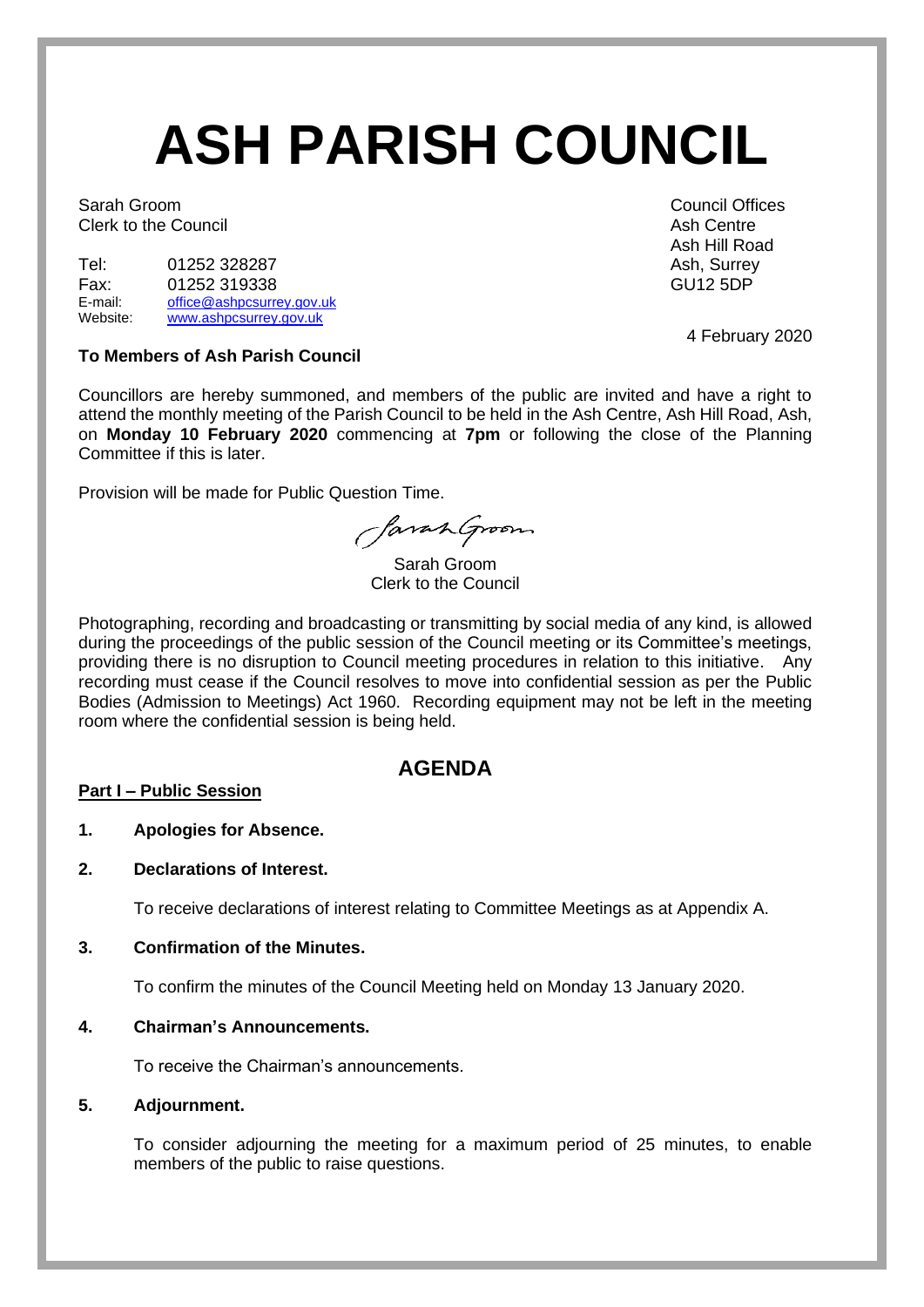## **6. Reports of Committees.**

To receive and agree the following committee reports, copies of which have been circulated:

| <b>Planning</b>        | <b>13 January 2020</b> | Minute Number 111 to 121       |
|------------------------|------------------------|--------------------------------|
| <b>Planning</b>        | <b>27 January 2020</b> | Minute Number 122 to 129       |
| <b>Human Resources</b> | 17 January 2020        | <b>Minute Number</b><br>1 to 6 |
| <b>AFA</b>             | <b>27 January 2020</b> | Minute Number 108 to 124       |

### **7. Monthly Payments List.**

To receive and approve the monthly payments list giving details of January/February 2020 expenditure as attached at Appendix B.

### **8. Aged Debtor Analysis.**

To consider and agree to write off the aged debts up to and including 31 March 2018 which are considered no longer recoverable the amount of which is £2,842.63.

### **9. Second Internal Audit Report 2019/20.**

To consider a report from the internal auditor following their visit on 14 January 2020 and agree the formal recommendations for action.

#### **10. Fees and Charges Review for 2020/2021.**

To consider a report on the review of fees and charges to apply from 1 April 2020 to 31 March 2021.

#### **11. Play Area Equipment Repairs.**

To consider two quotes from HAGS/SMP Playgrounds Ltd for the repairs to play equipment, manufactured by them, at the following sites:

- i) HAGS/SMP: Shawfield Recreation Ground and Carrington Recreation Ground (£4,286 + £857.20 VAT= £5,143.20)
- ii) HAGS/SMP: Harpers Recreation Ground  $(E1,764.62 + E352.92 \text{ VAT} = E2,117.54)$

Although low risk, these repairs are identified in the latest Independent Play Area Inspection Report.

## **12. Parish Council Vehicles**

- i) To consider the purchase of a replacement transit tipper vehicle (with incorporated rear cage) and the trade in of an existing transit tipper at a cost of around £21,000 (exc VAT). Due to the nature of the purchase and level of trade in value, the final decision with regard to actual vehicle purchased and final cost to be delegated to the Chairman of the Council and the Chairman of Amenities, Finance & Administration Committee.
- ii) To consider a quote from Ideal Commercials, West Meon, for the replacement of the tipping platform on the existing transit tipper (ND57 NSF) at a cost of approx. £3,000 (exc VAT). Due to the nature of the rust and the level of work needed, the final decision to be delegated to the Chairman of the Council and the Chairman of Amenities, Finance & Administration Committee.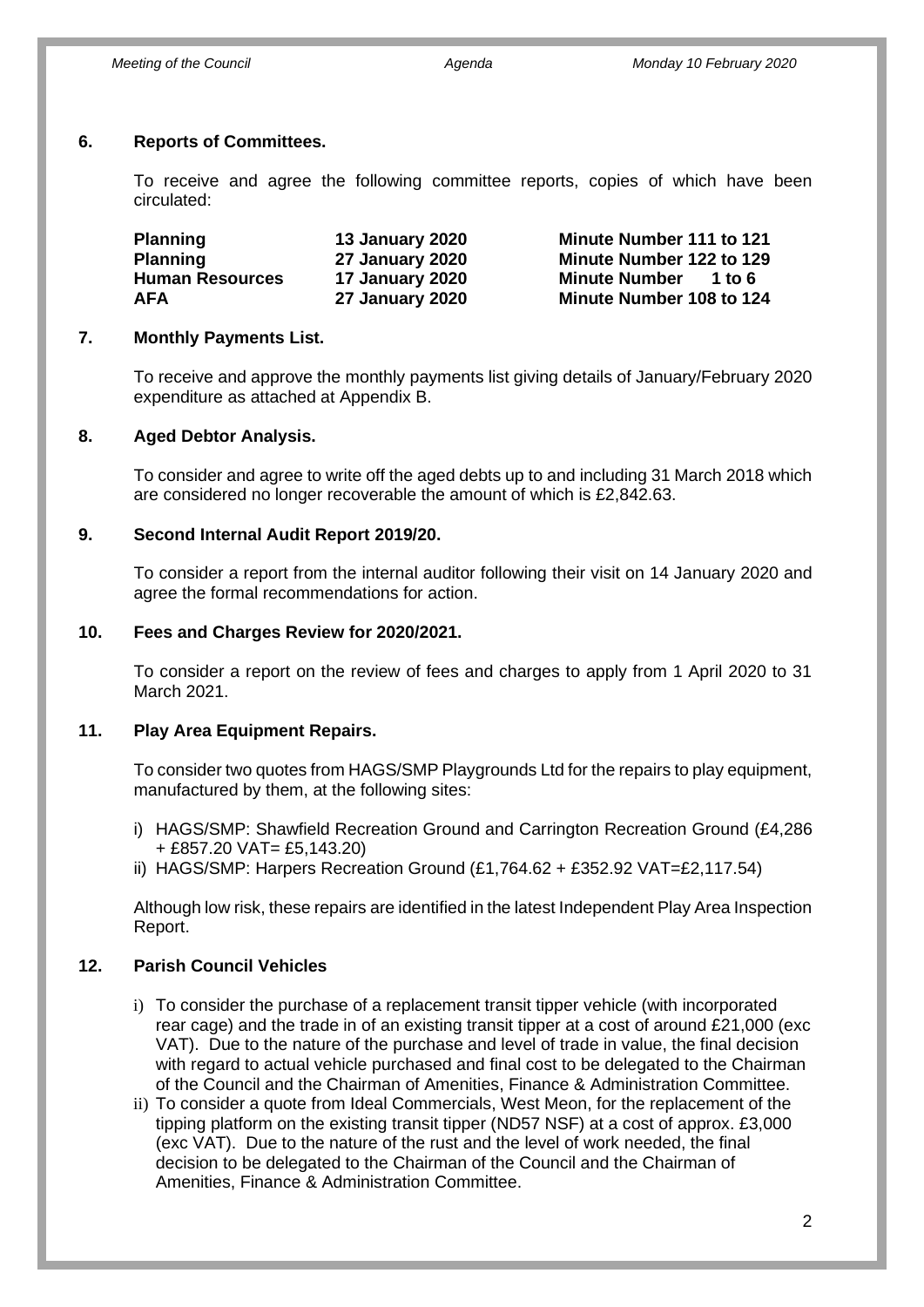## **13. Correspondence.**

## **14. Next Meeting.**

The date of the next meeting is **Monday 9 March 2020 at 7pm** or following the close of the Planning Committee if this is later.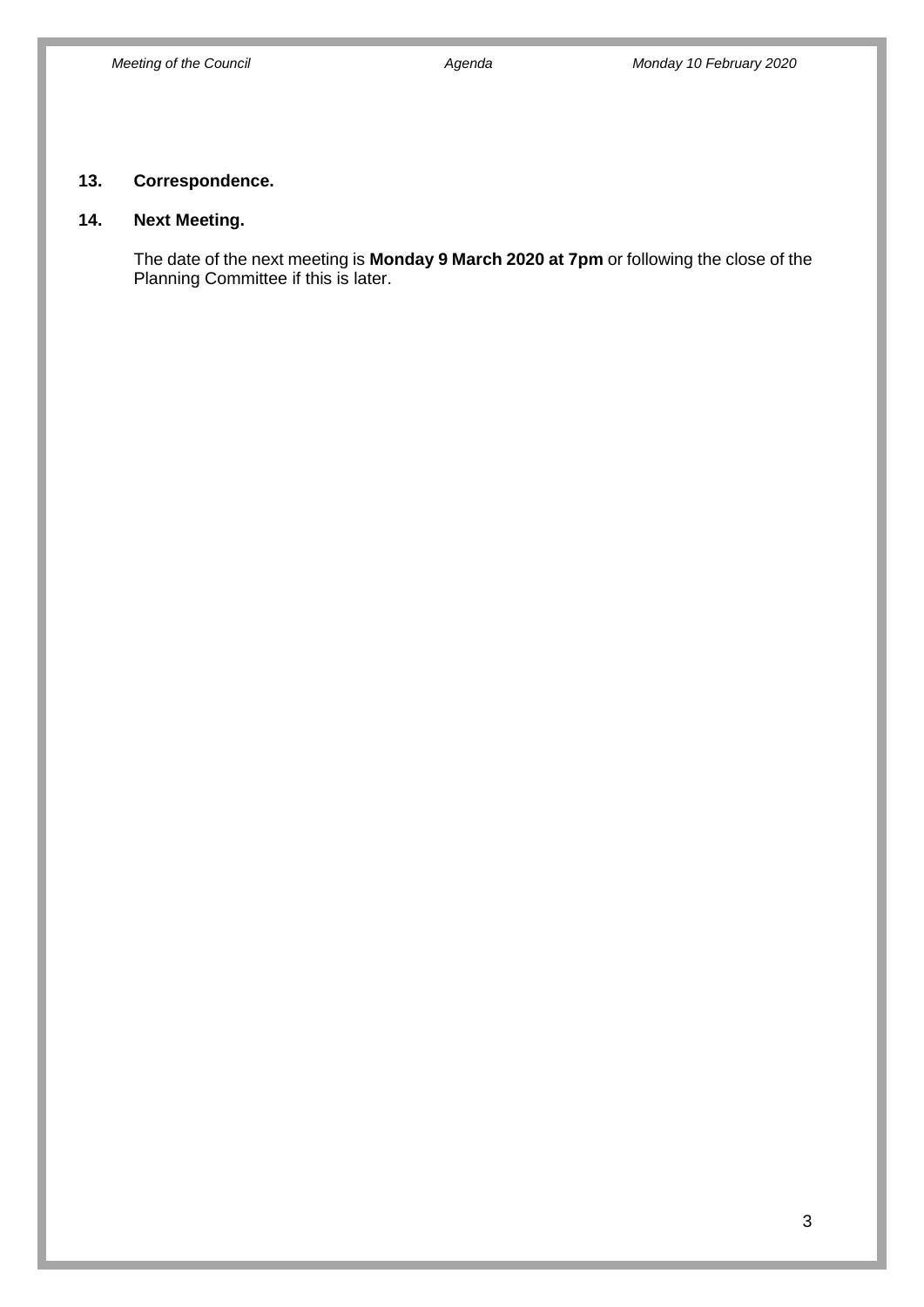## **AGENDA APPENDIX A**

# **ASH PARISH COUNCIL**

## **LOCAL CODE OF CONDUCT – DISCLOSURE OF INTERESTS**

## **January 2020**

| <b>DATE OF MEETING</b>                                                                                         | <b>MEMBER</b> | <b>MINUTE REF</b><br>& PAGE NO.             | <b>TYPE AND NATURE OF</b><br><b>INTEREST</b>                                                                                                                                               |
|----------------------------------------------------------------------------------------------------------------|---------------|---------------------------------------------|--------------------------------------------------------------------------------------------------------------------------------------------------------------------------------------------|
| <b>PLANNING</b><br><b>13 January 2020</b>                                                                      |               |                                             | None.                                                                                                                                                                                      |
| <b>HUMAN</b><br><b>RESOURCES SUB-</b><br><b>COMMITTEE</b><br>17 January 2020                                   |               |                                             | None.                                                                                                                                                                                      |
| <b>PLANNING</b><br><b>27 January 2020</b>                                                                      | All           | Page 75<br>Minute 123<br>Ref:<br>19/P/02233 | Members noted that planning<br>application 19/P/02233 was an<br>application made by Ash<br>Parish Council. There were no<br>personal or pecuniary<br>declarations of interest<br>involved. |
| <b>AMENITIES,</b><br><b>FINANCE AND</b><br><b>ADMINISTRATION</b><br><b>COMMITTEE</b><br><b>27 January 2020</b> |               |                                             | None.                                                                                                                                                                                      |